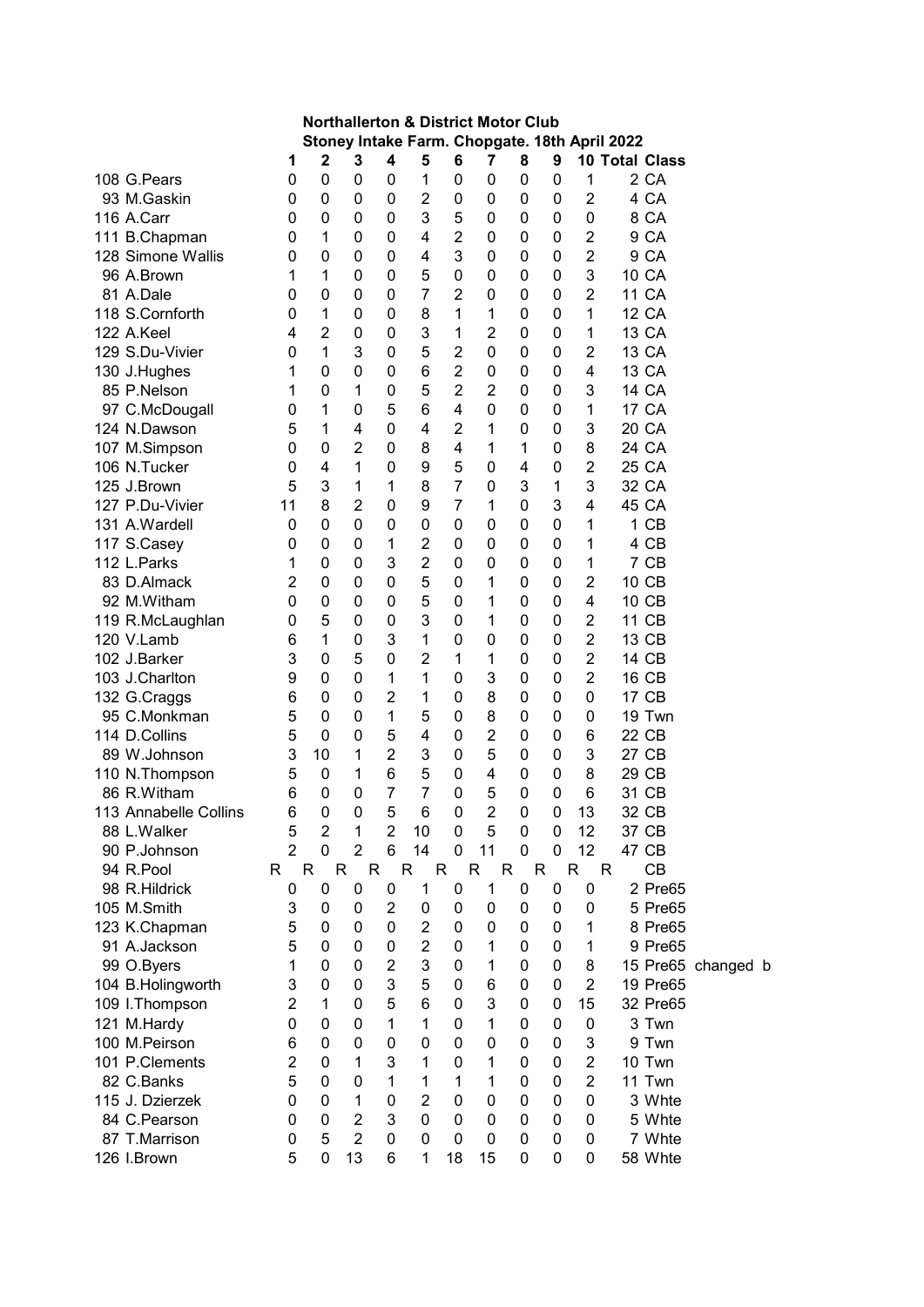# Clubman A Clubman B

G.Pears 2 A.Wardell 1<br>M.Gaskin 4 S.Casey 4 M.Gaskin 4 S.Casey 4<br>A.Carr 8 L.Parks 7 L.Parks 7

# Pre 65 **Twinshock** White<br>R.Hildrick. 2 **M.Hardy 3** J.Dzier

M.Smith 5 M.Pierson 9 C.Pearson 5<br>
K.Chapman 8 C.Pearson 7 P.Clements 10

R.Hildrick. 2 M.Hardy 3 J.Dzierzek 3<br>M.Smith 5 M.Pierson 9 C.Pearson 5